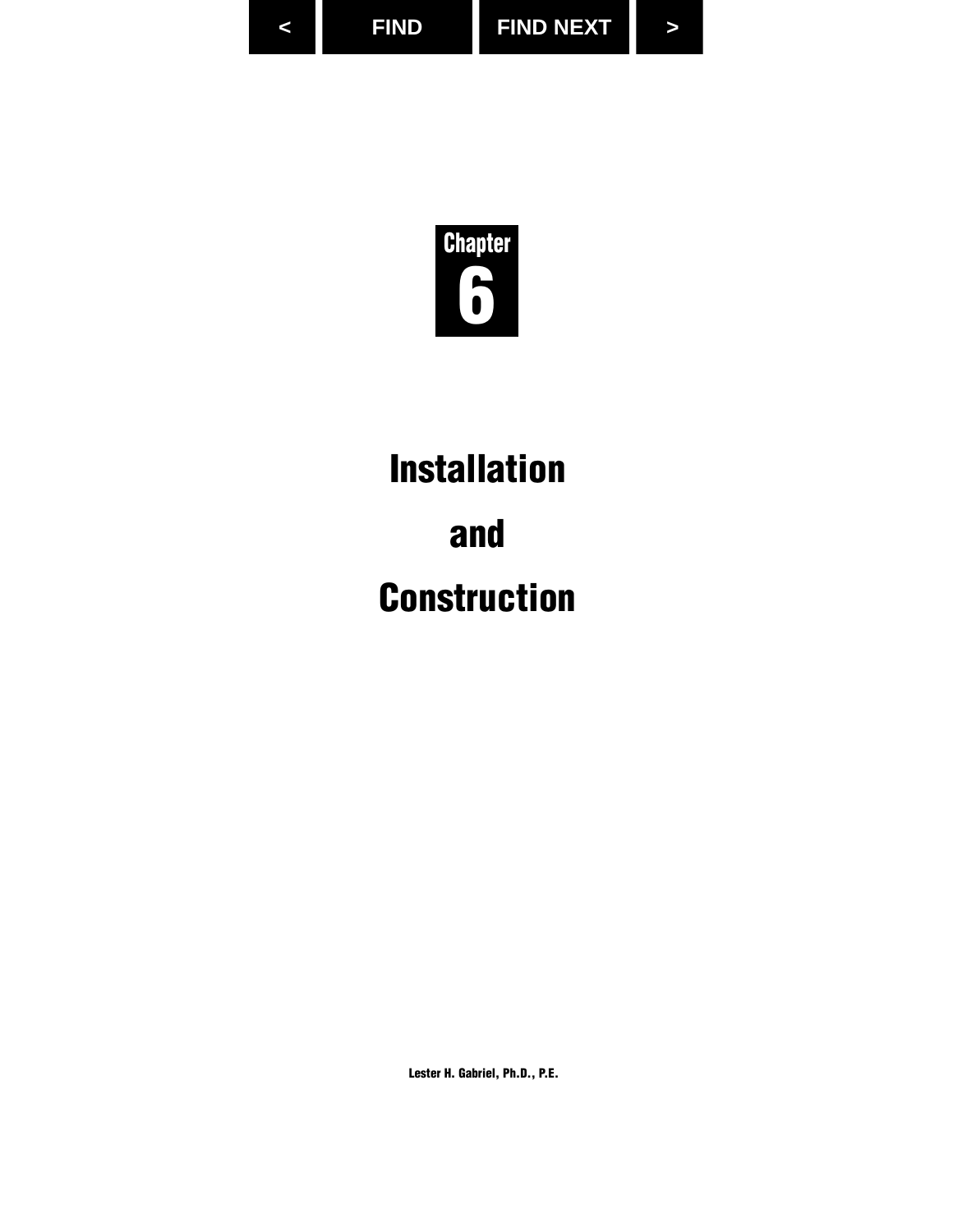## **INSTALLATION AND CONSTRUCTION**

This chapter provides information on the handling and installation of corrugated polyethylene pipe and fittings in non-pressure applications including most sewers, culverts and subdrainage systems. All types of pipe, regardless of material, must be installed as specified to perform as expected.

The Department of Labor, Occupational Safety and Health Administration (OSHA), Safety and Health Regulations for Construction requires observance of its safety and other guidelines during all phases of construction including foundation preparation, excavation, pipe handling, assembly and backfilling. Stricter requirements may be required in some states and local jurisdictions.

Additional guidelines for the installation of corrugated polyethylene pipe are located in the following standards:

- ASTM D 2321 Standard Practice for Underground Installation of Thermoplastic Pipe for Sewers and Other Gravity-Flow Applications
- CAN/CSA B182.11 Recommended Practice for the Installation of Thermoplastic Drain, Storm and Sewer Pipe and Fittings
- AASHTO Section 30 Thermoplastic Pipe

## **Importance of Good Installation Practice**

The structural design of a buried pipeline presumes the response to loads of a pipe/ soil composite structure. Attention to detail on the part of the contractor, transporter and yard handler is essential to insure proper performance. Proper dimensional controls of trench excavation, pipe laying and pipe joining are essential to the success of a project. Correct selection and compaction of the soils composing the pipe/soil envelope are likely to dominate the structural performance of both pipe and soil. The desired constant pressure around the pipe and uniform support of the pipe in the longitudinal direction cannot be achieved in the absence of good practice.

ASTM D 2321, AASHTO Section 30 and CAN/CSA B182.11 define good practices for the installation of thermoplastic pipe. Each recommends proper techniques for trench excavation, placement, bedding and backfill to assure the pipe performs well during its full service life. AASHTO Section 30 is narrowly focused on gravity flow highway and airport drainage pipelines under pavements subjected to heavy wheel loads. Shallow burial is a major consideration. ASTM D 2321 is broadly focused on the general class of gravity flow pipelines, which include both drainage and sanitary facilities. Non-trivial differences exist between the two specifications. Federal, state, county and city governments, or other agencies or organizations of jurisdiction, are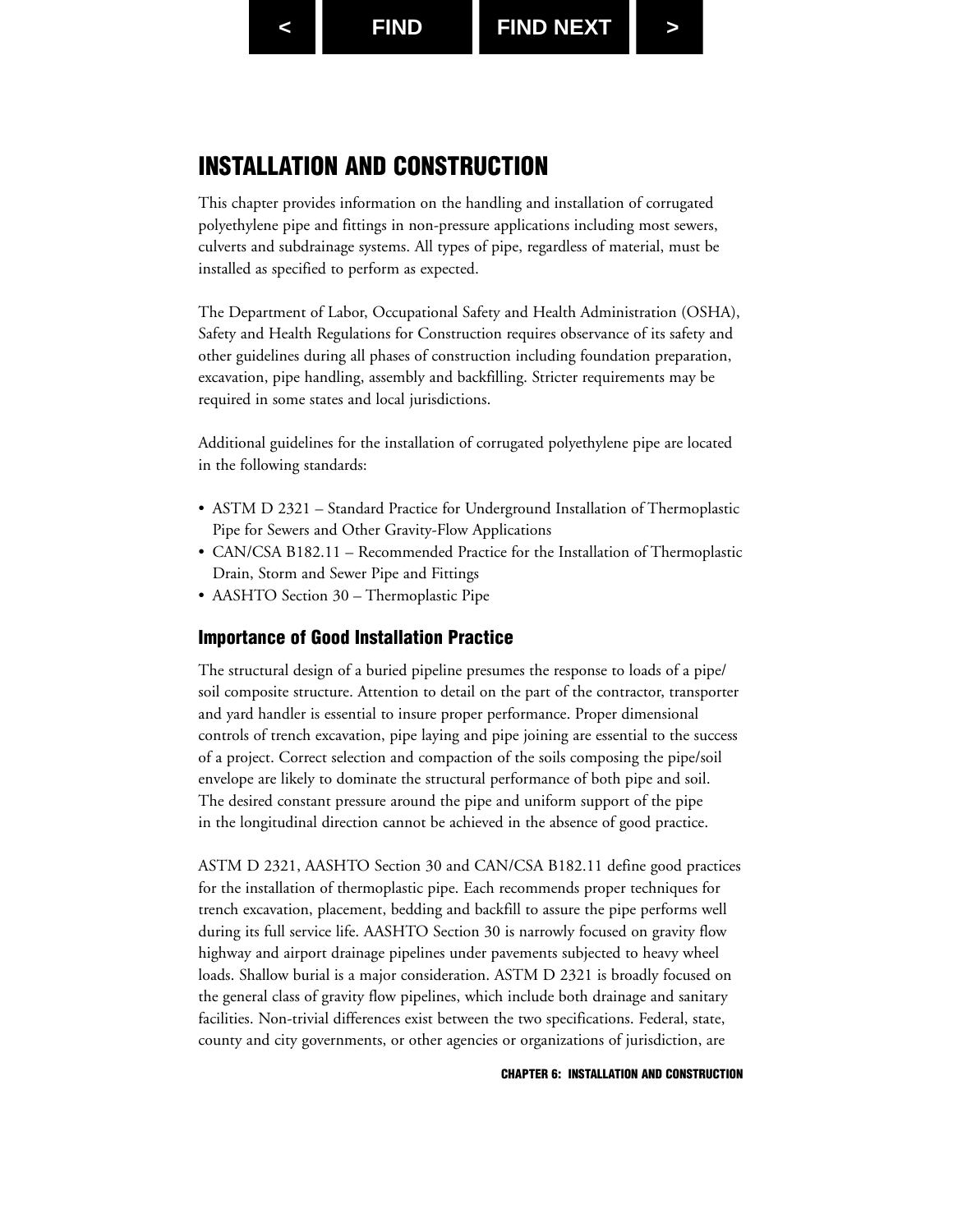responsible for setting the particular governing standards appropriate to the installation of interest. References to specifications in this chapter are not intended for use in all pipelines at all locations; they are intended only to serve as examples of good practices.

## **Transportation, Handling and Storage**

The contractor should conduct an inspection at the time of delivery to verify that the correct products and the expected quantities are received. Pipe walls and corrugations, gaskets, pipe ends, couplers or other joints, and accessories should be visually inspected for damage such as cuts, gouges, delamination, bulges, flat areas and ovality that may have occurred during shipment. Nominal pipe size, manufacturer's name, date code and applicable standards generally are marked on the pipe.

To prevent injury to construction personnel and damage to pipes, dropping and/or rolling of pipes during unloading and handling should be prevented. Refer to the manufacturer's instructions for unloading of trucks, trailers and railcar platforms. Pipes 18 in. (450 mm) or less may be hand lifted and placed by two people. Larger sizes require mechanical equipment; a minimum of two lifting slings of fabric or plastic, located at third points along the length, is preferred. (Metal chains and cables are to be avoided.) Equipment such as loading booms or forklifts should not be used since they can damage the pipe. Pipe should never be dropped on the ground.

Palletized pipe should remain on pallets for jobsite storage. Non-palletized pipe should be stockpiled for temporary storage in a flat debris-free area clear of construction traffic. Do not remove tie-down straps or bands until the pipes have been secured.

Pipes should be stockpiled on level ground and restricted to a stack height no greater than 6 ft. (2 m). To prevent rolling, blocking should be provided at approximately third points along the length. The removal of any one pipe should not cause shifting or rolling of any of the remaining pipes. The pipe should be supported along its length, avoiding concentrated loads along bell ends. Any protective covering of gaskets should remain until the pipe is ready for installation; exposed gaskets should be protected from dust and exposure to sunlight. Couplers and fittings should be stored flat to prevent distortion and damage. For pipe with attached bells, a common stacking method is to alternate the direction of the pipe lengths so that the bells are not stacked on each other. For smooth interior pipe, nesting smaller pipes inside larger pipes can minimize the storage space. Factory installed gaskets on the spigot may be protected by positioning them between pipe corrugations. Nesting corrugated interior pipe should only be done when the pipe can be easily removed. Extreme summer heat could affect the ovality or shape of some pipes. It is recommended that products be rotated during storage to eliminate such deflection.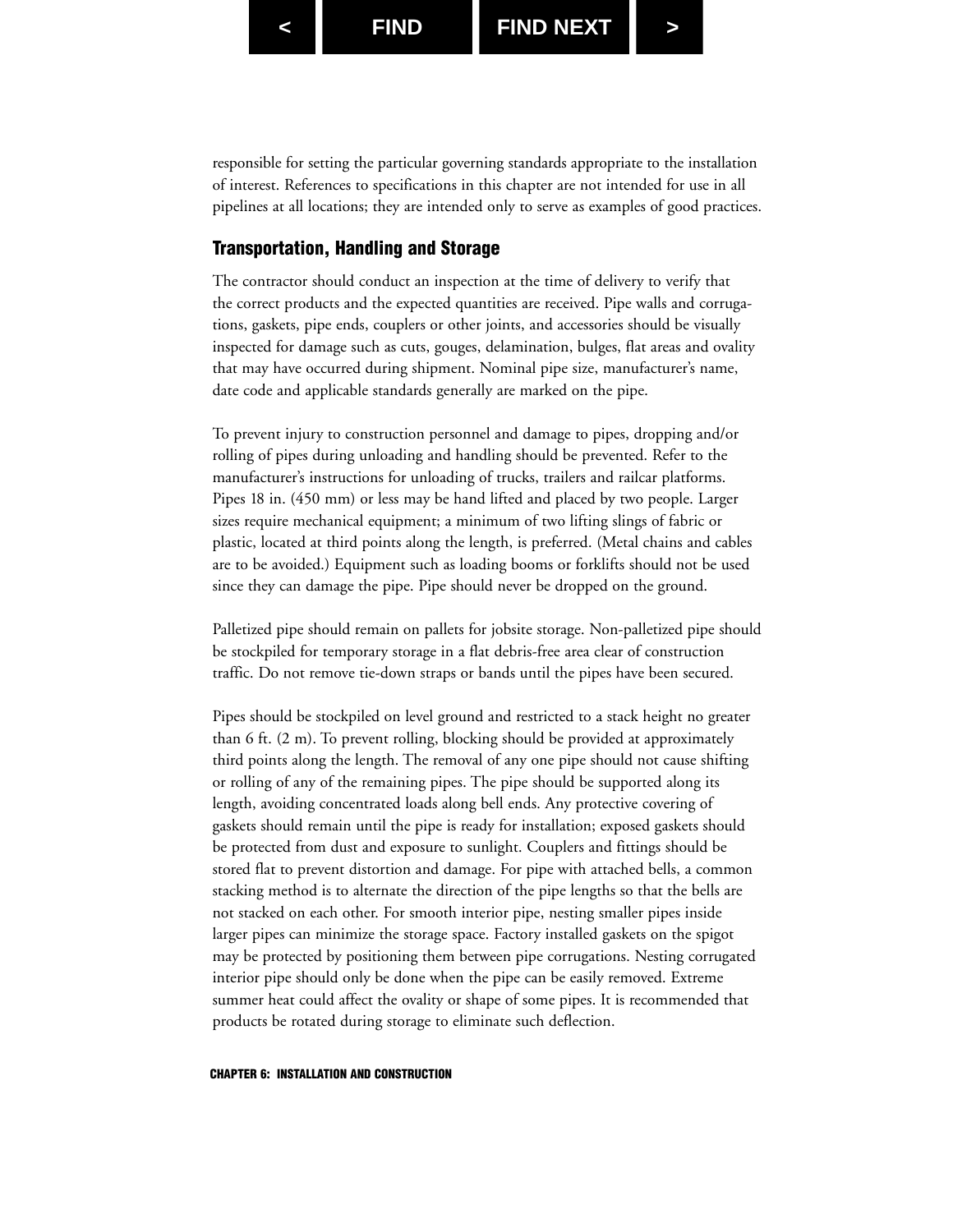**< FIND FIND NEXT >** 

## **Trench Excavation**

The soil envelope of a pipe/soil composite structure will reflect the qualities of the native materials beyond the trench walls containing the pipe. If the soil stiffness beyond the trench wall is stiffer than the expected stiffness of the compacted trench fill, then the specified trench width is generally governed by that width necessary to insure the prescribed compaction. For competent in-situ soil, wider than necessary trench widths are not advised. Should the soil stiffness beyond the trench wall be less stiff and/or readily more compressible than the required trench fill, then the trench width is often specified by the customer agency or organization to be wider than usual (see ASTM D 2321). Success of the design of the installation depends, in part, upon realization of the geotechnical information describing the in-situ soil properties. If, during the course of excavation, the soils or soil properties are not what were expected as noted in the contract, the organization responsible for design should be informed. See Figure 6-1 for definitions of trench terms.



**Figure 6-1: Trench Terms**

In the absence of unusual conditions, and for purposes of guidance, the provisions of ASTM D 2321 and CAN/CSA B182.11 are noted. According to ASTM D 2321, the trench width should be no wider than what is required to safely and conveniently compact backfill material on either side of the pipe. Trench widths will reflect the selection of backfill material, ease of compacting backfill in the haunch zone (from pipe bottom to springline), compaction methods, pipe diameters and the width of the nearest larger size excavator bucket (for pipes of diameter 10 in. (250 mm) and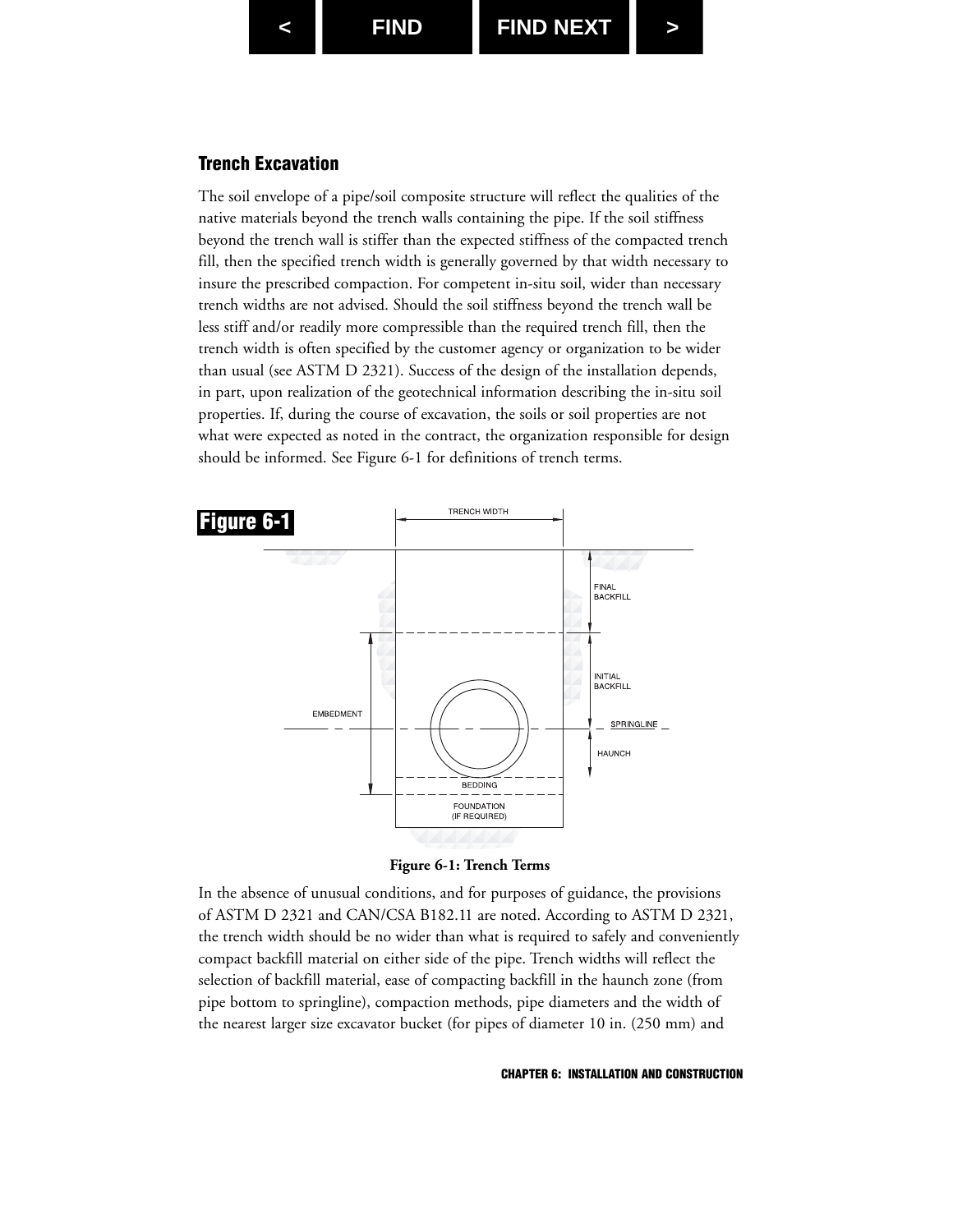smaller). In unsupported unstable soils, knowledge of the depth of cover, the stiffnesses of backfill and in-situ soils, and the size of the pipe are required for a determination of the trench width by the responsible engineer. AASHTO Section 30 requires a minimum trench width of not less than 1.5 times the pipe outside diameter plus 12 in. (300 mm). ASTM D 2321 establishes trench widths as the greater of either the pipe outside diameter plus 16 in. (400 mm) or 1.25 times the pipe outside diameter plus 12 in. (300 mm). See Table 6-1.

## **Table 6-1**

| Minimum Trench Width <sup>1</sup> |                                             |                                                       |                                             |  |  |  |  |
|-----------------------------------|---------------------------------------------|-------------------------------------------------------|---------------------------------------------|--|--|--|--|
| Inside diameter<br>$in.$ (mm)     | <b>Typical Outside</b><br>Diameter in. (mm) | <b>AASHTO Sec 30</b><br>Min. Trench<br>Width in. (mm) | ASTM D 2321<br>Min. Trench<br>Width in.(mm) |  |  |  |  |
| 4(100)                            | 5(120)                                      | 19 (480)                                              | 21 (530)                                    |  |  |  |  |
| 6(150)                            | 7(177)                                      | 22 (570)                                              | 23 (580)                                    |  |  |  |  |
| 8(200)                            | 9(233)                                      | 26 (650)                                              | 25 (640)                                    |  |  |  |  |
| 10(250)                           | 11 (287)                                    | 29 (740)                                              | 27 (690)                                    |  |  |  |  |
| 12 (300)                          | 14 (356)                                    | 33 (840)                                              | 30 (760)                                    |  |  |  |  |
| 15 (375)                          | 18 (450)                                    | 39 (980)                                              | 34 (870)                                    |  |  |  |  |
| 18 (450)                          | 21 (536)                                    | 44 (1110)                                             | 38 (970)                                    |  |  |  |  |
| 21 (525)                          | 24 (622)                                    | 49 (1240)                                             | 43 (1080)                                   |  |  |  |  |
| 24 (600)                          | 27 (699)                                    | 53 (1350)                                             | 46 (1180)                                   |  |  |  |  |
| 30 (750)                          | 34 (866)                                    | 63 (1600)                                             | 55 (1390)                                   |  |  |  |  |
| 36 (900)                          | 41 (1041)                                   | 73 (1870)                                             | 63 (1610)                                   |  |  |  |  |
| 42 (1050)                         | 48 (1219)                                   | 84 (2130)                                             | 72 (1830)                                   |  |  |  |  |
| 48 (1200)                         | 54 (1372)                                   | 93 (2360)                                             | 80 (2020)                                   |  |  |  |  |
| 54 (1350)                         | 61 (1577)                                   | 105 (2670)                                            | 90 (2276)                                   |  |  |  |  |
| 60 (1500)                         | 67 (1707)                                   | 113 (2870)                                            | 96 (2440)                                   |  |  |  |  |
| 72 (1800)                         | 80 (2032)                                   | 132 (3350)                                            | 112 (2840)                                  |  |  |  |  |

<sup>1</sup> Also refer to manufacturer's recommendations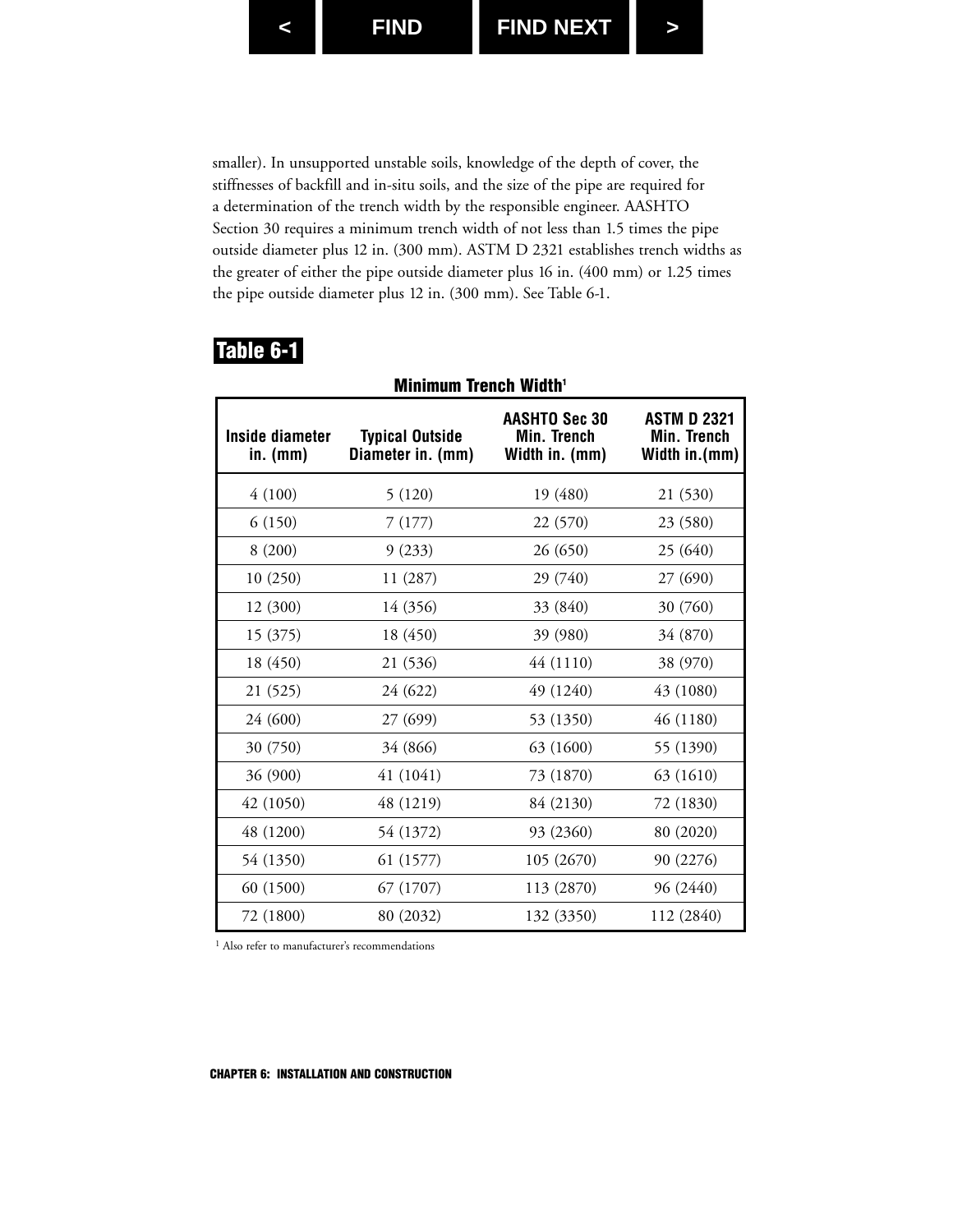For two, or more, parallel pipes in a common trench, properly compacted backfill is required between pipes. Minimum spacing between pipes may be satisfied by the following (see Table 6-2):

## **Table 6-2**

## **Minimum Spacing of Parallel Pipes in a Single Trench**

| Normal Diameter (D) in. (mm) | Minimum Spacing in. (mm) |
|------------------------------|--------------------------|
| $\leq$ 24 (600)              | 12(300)                  |
| > 24(600)                    | D/2                      |

Depending on the type of backfill, the compaction equipment and joining methods, these dimensions may need to be increased.

Stable sidewalls are a requirement for all trench construction. Proper slopes for unbraced walls or appropriate bracing and shoring with sheeting or shields for vertical walls are required. As sheeting and shoring are removed, compaction of material in the void space must proceed with the removal of supports. Geotextiles, or filter fabrics, may be considered in areas where the native soil is very soft and/or migrates easily. Geotextiles designed for strength and stability may help overcome some of the structural deficiencies in soft native soils and allow reductions in trench widths. They may also be placed on the trench bottom and sides to separate native soils and backfill material. All trenches should be backfilled as soon as practicable, but not later than the end of each working day. Also, care should be taken to protect excavated soil from collecting moisture while the trench is prepared and pipe is laid.

Uniformity of the underlying soil that forms the trench bottom will avoid stress concentrations and associated irregular pipe deformations. The condition of short reaches of non-uniform in-situ soils may be remedied by compacting and leveling the native soils. Alternatively, for the full width of the trench, the trench bottom may be over-excavated, often to a minimum depth of 6 in. (150 mm), and replaced with a layer of properly compacted (as specified) imported material. This same alternative is appropriate for the condition of a trench bottom that initially includes the occurrence of large protruding boulders. Where pipe segments are joined with protruding features, such as the bells of bell and spigot joints, recesses constructed in the trench bottom, followed by hand compaction of backfill around the joint, will provide continuous support and uniform bearing.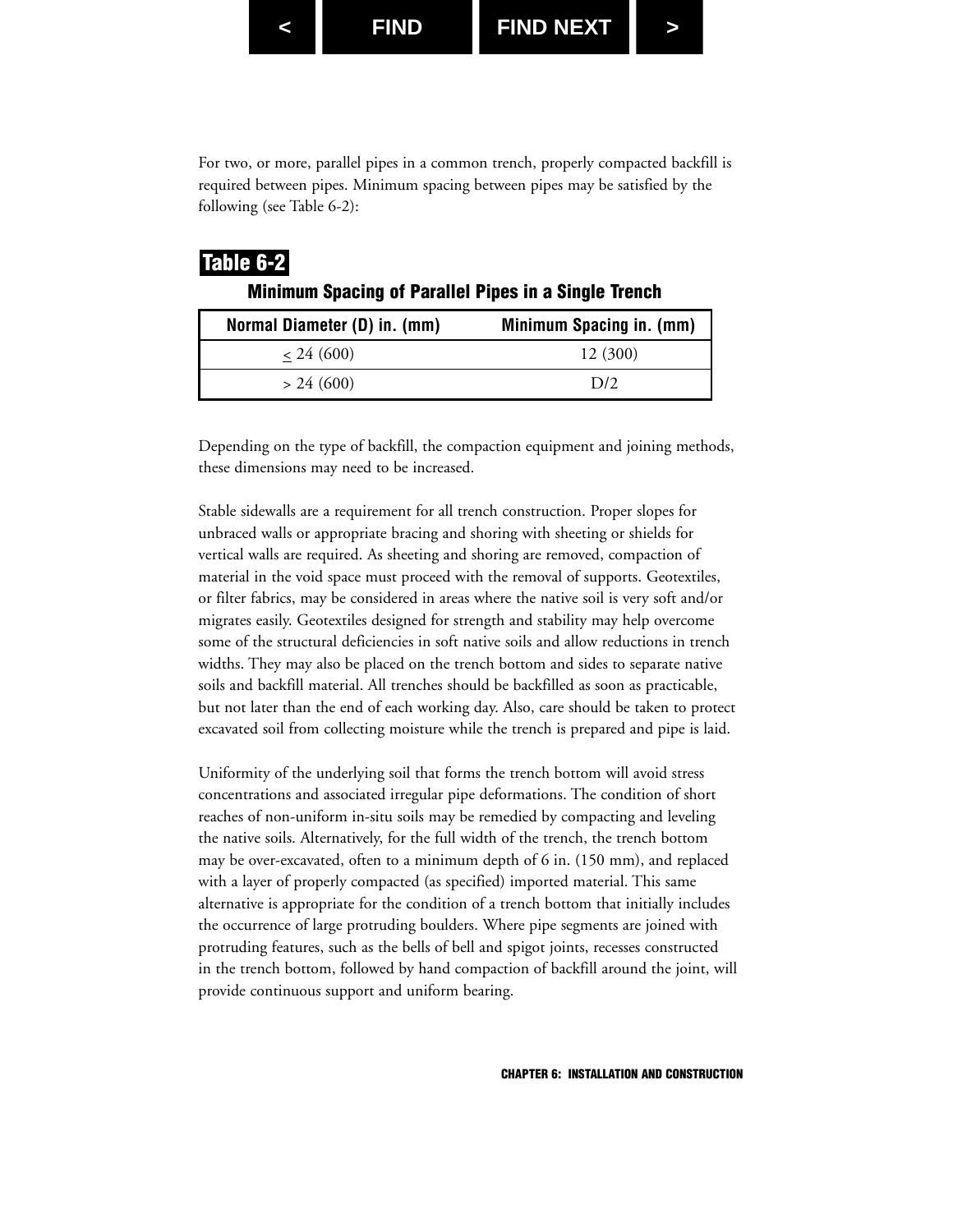Differential settlements may compromise the structural integrity of a buried pipe. Trench bottoms should be free of large stones, clumps of soil, frozen soil and debris; they should be slightly over excavated to allow for bedding material. If trench bottoms have less than ideal soil conditions, the preferred method is to remove the poor soil and replace it with soil that will provide predicable behavior. If replacement of the soil is not possible, long reaches of soft-to-hard trench bottoms may be managed with a minimum of two short lengths of pipe with gasket joints that will accommodate the tendency of longitudinal pipe rotation in the transition zone. The use of long lengths of pipe across the transition zone carries the risk of a pipe's joints opening, or crosssectional distortion in response to unavoidable rotation.

If unexpected deposits of soil that, when wetted, will settle rapidly (dry silts and sands of low density) or swell (expansive clays) are encountered, the contractor is advised to contact the agency of jurisdiction for preferred strategies addressing anticipated problems. Alternatives may include removing the offending material followed by recompaction of the original or higher quality soil, chemical stabilization of the in-situ soil, and/or various schemes for protecting against the accumulation of water in the sensitive regions.

Dry trench conditions are a prerequisite for proper placement and embedment of drainage pipe. Surface water draining towards the trench must be redirected. Water in the trench during pipe installation can create a safety hazard. Maintenance of line and grade is more difficult with a tendency for pipe flotation. Dewatering is required to minimize these disabilities and the likelihood of instability of trench walls and slopes. Ground water should not be permitted to rise above the trench bottom until after the installed pipe is fully bedded and enough fill is in place to prevent flotation. When well points are used to lower the ground water, adjacent areas and structures must be monitored to prevent damaging subsidence. Sheeting and shoring for vertical trench walls should not permit the seepage of water and soil in areas where groundwater is higher than the trench bottom. Any loss of fines due to seepage or dewatering is evidence that soil voids in the vicinity of the pipe are being created. To limit this type of damage to the pipe/soil composite structure, dewatering operations must be monitored for the presence of a significant loss of fines.

## **Laying and Joining of HDPE Pipes**

Pipe sections should be lowered into the trench without damage to the pipe or pipe ends where couplings are to be made. Field cuts may be made with a handsaw or power pipe cutoff saw. For pipes of annular corrugations, square cut only through a corrugation valley, never through a corrugation sidewall. Spirally corrugated pipe should be cut with a cutting guide (a standard coupling is useful) or reference marks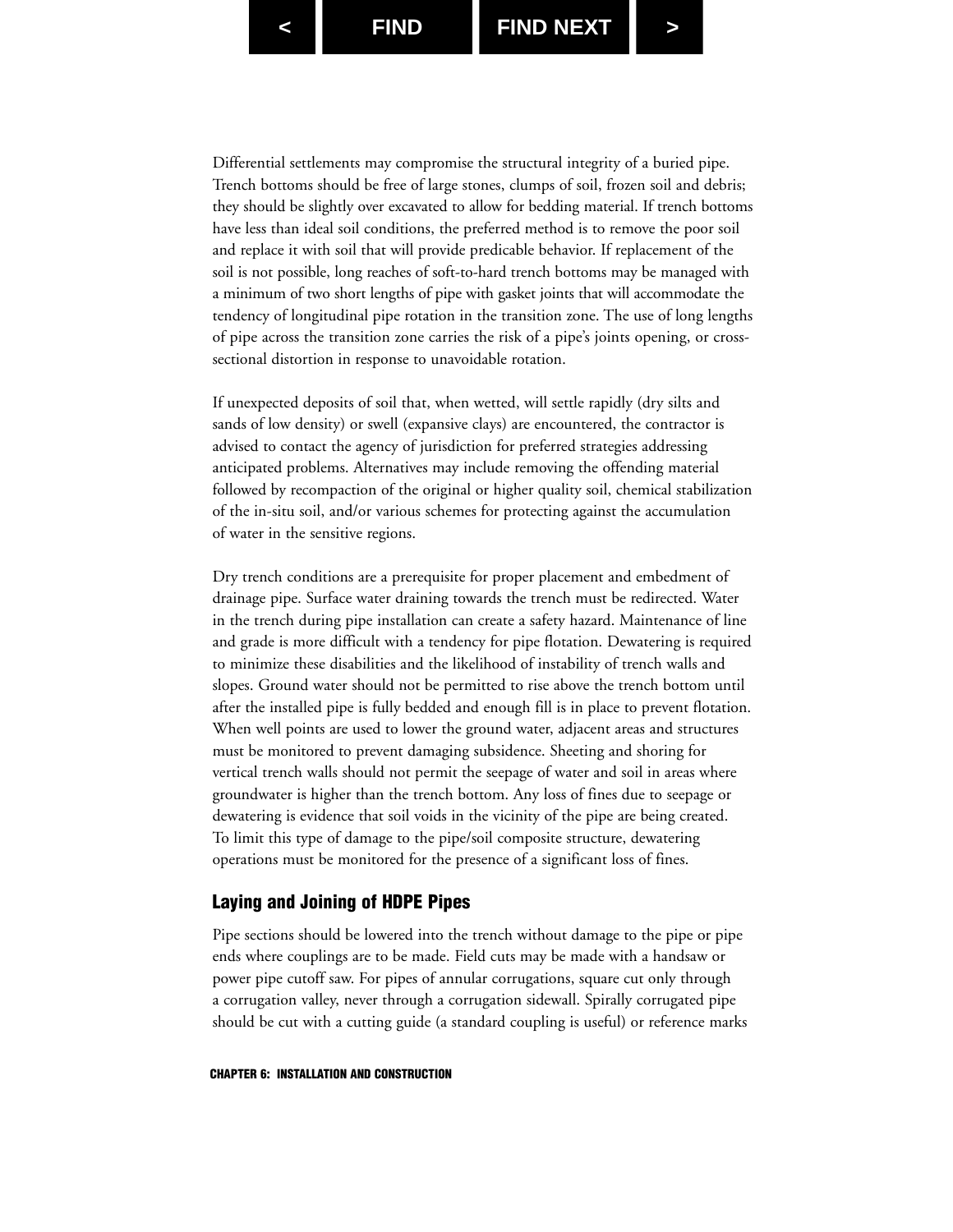around the circumference. Where skew or bevel cut ends are required, they should be properly reinforced with concrete slope-collars, headwalls or mortared riprap, as is appropriate. When the assembling of pipes is interrupted, closures should be placed at ends of pipes to prevent the introduction of dirt, water, animals and other foreign matter.

Unless otherwise specified, all joints of all drainage pipes are generally required to be soil tight. Joints that will permit the transport of soil at any time during its service life must be expected to cause problems related to erosion of invert and springline support. The integrity of the pipe/soil composite structure risks being severely compromised. Split couplings are often used for soil tight joints; they cannot be used for watertight joints. Gasketed joints (or welded joints) are often used when water tightness is required. Gasketed joints are flexible joints, which are of value in effecting long-radius horizontal and vertical curves without the use of special fittings or skewed cuts. During handling, placement and joining, bell and spigot joints, other gasketed joints, and gaskets must be free of mud, grit and other foreign material in order to enable effective joining and sealing. All manufacturers provide instructions for lubricant type and manner of application to the gasket, and/or the surface in contact with the gasket. Each gasketed joint should be inspected for cleanliness and proper lubrication before mating; a dry unlubricated spot is a source for a leak.

After the joint is aligned, it is necessary to drive the spigot end of one pipe its proper distance into the receiving bell of an adjoining pipe. Pipe should be laid with bells upstream. A bar and block (to protect the bell end) may be used to provide the levered action. This consists of a vertical bar driven into the ground (the fulcrum), bearing against a horizontal wood block that protects the upstream end of the pipe to be moved. Alternatively, mechanical equipment may be used to provide the necessary force. Avoid sudden thrusts of force, which can damage the pipe. The gasket must always remain in its intended groove.

At laterals, catch basins and manholes, attention to proper fit and alignment is required. All pipe manufacturers are prepared to supply tees, wyes, elbows, end caps and other styles of fittings. The design engineer and/or the pipe manufacturer, not the contractor, are usually responsible for connection detail design.

Taps – connections coming into the pipe perpendicular to its axis – may also be needed to connect a downspout or similar small diameter pipe to the storm sewer. For systems not required to be watertight, options include using a fitting designed for such an application. Watertight systems may require additional fittings or adapters. The pipe manufacturer's instructions for insertion and sealing should govern for each pipe size and profile of his/her inventory.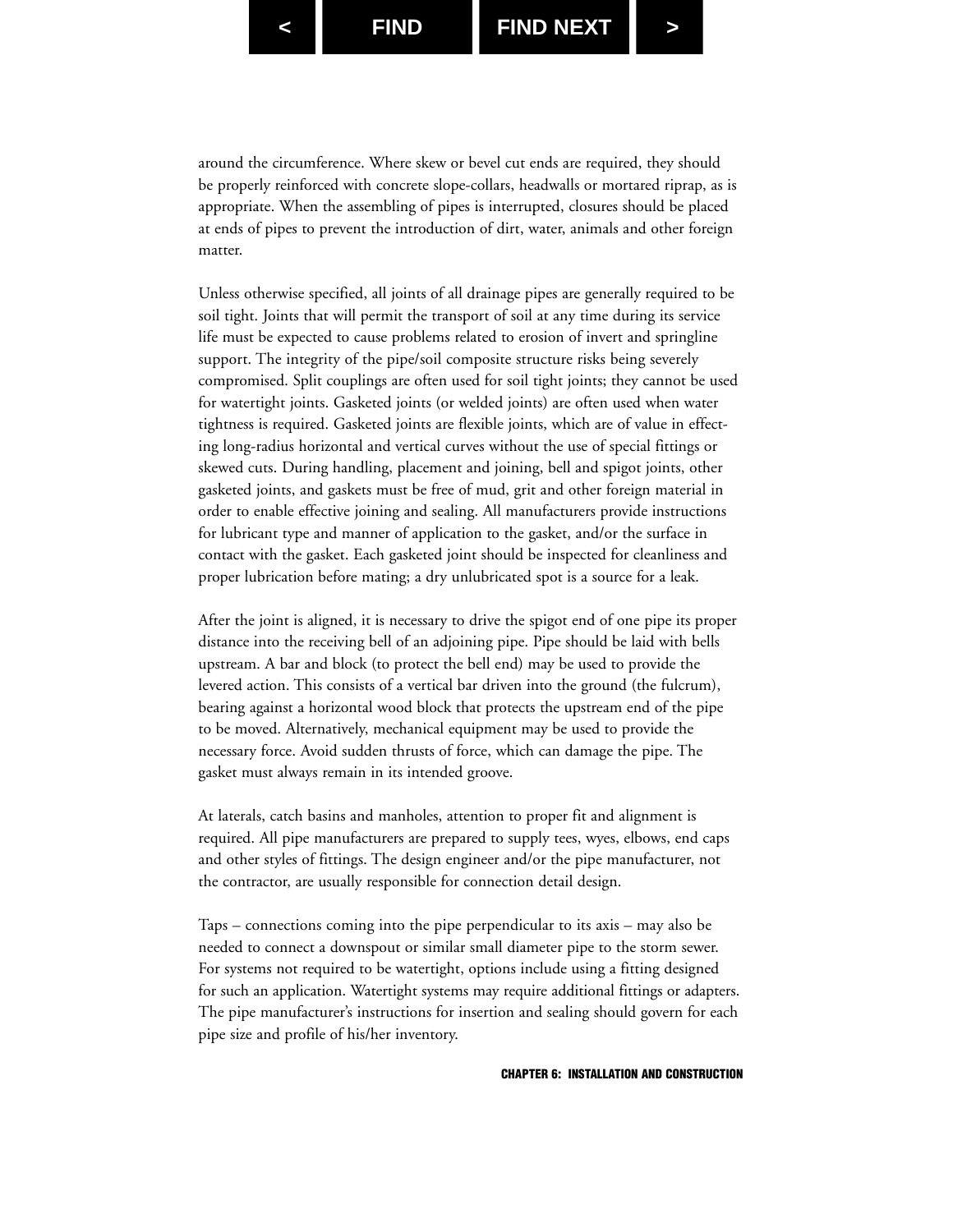It is not unusual for corrugated polyethylene pipe to be connected to other types of pipe materials. Available options depend on the joint quality required throughout the system and the particular combination of pipe materials. In most storm sewer applications, the pipe can be joined by butting the pipe ends together, wrapping them with a geotextile, and pouring a concrete collar around them. Although such a connection is dependent on contractor expertise, it will generally limit soil intrusion but not

provide a watertight joint. Watertight connections between different materials will require additional fittings and adapters. If those options are not acceptable, a manhole should be used to make the transition.

Manholes facilitate changes in pipe size, grade or direction, and cleanout access. Catch basins serve as inlets for surface storm water drainage and cleanout access. Precast concrete manholes and catch basins are manufactured with openings for standard inlet or outlet connections. Usually, the drainage pipe is inserted into a prepared hole slightly oversized to receive a standard size pipe. When a hole must be cut in the concrete, it should be only slightly larger than the pipe it receives. Grouting of the remaining void space secures and seals the connection; non-shrink grout is an option. Manufacturers have other pipe-to-manhole connectors from HDPE to concrete, such as rubber "boots", that provide either water or soil tight performance, depending on the needs of the system.

Special care should be taken when preparing the foundation for manholes, catch basins and the drainage pipes that connect to them. To preclude the possibility of significant differential settlements, compaction of the supporting soil should be firm for both pipe and structure. If the manhole should settle more than the pipe in the trench, the pipe would be forced to assist in the support of the manhole – a possibility not anticipated by the design. Shorter lengths of pipe with end connections that will allow for even minor rotation will benefit the structural performance and improve the efficiency of pipe-to-structure seals. Special care should also be taken with respect to any previously installed pipes, fittings, etc. that may become part of the new system.

## **Bedding, Haunching, Initial Backfill and Final Backfill**

Uniformity of support and proper alignment of the pipe require a trench bottom of stable soils and free of protruding rocks. Good practice often requires over-excavation and replacement of the foundation material with a suitably-graded soil mixture to inhibit migration of fines and subsequent loss of pipe support.

Embedment materials are those used for bedding, haunching and initial backfill (See Figure 6-1). Very often compaction of fill soils in the foundation, bedding, haunch and initial backfill zones is limited to 6 in. (150 mm) layers (after compaction). AASHTO Section 30 requires a minimum of 8 in. (200 mm) layers before compaction.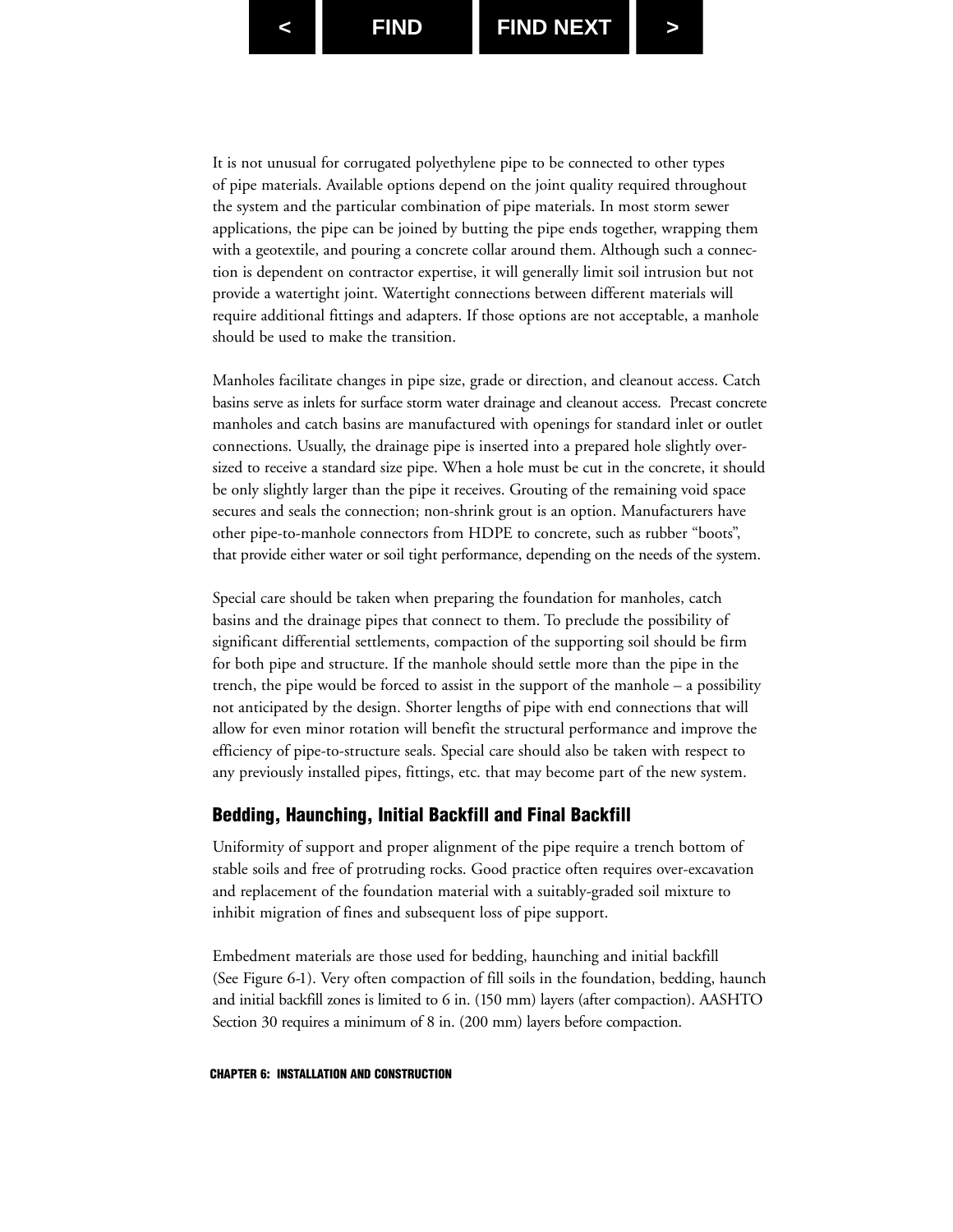Controlled low strength mortar (CLSM) and controlled density fill (CDF) are flowable fills which – with restraints to prevent pipe flotation – may be used for backfill and bedding. With CLSM backfill, AASHTO Section 30 permits a reduction in trench width to a minimum of the outside diameter plus 12 in. (300 mm). When CLSM is used, the pipe cannot be perforated and all joints shall have gaskets.

*• Bedding* is required to establish line and grade and to provide firm, but not hard, pipe support. Compacted granular material over a flat trench foundation should be spread evenly and compacted uniformly to a firm, but not hard, support. Bedding materials may be Class I, II or III, except that AASHTO Section 30 limits the maximum particle size for bedding material to 1.25 in. (32 mm). Class IA materials (see Table 6-4 for definitions of soil classification) should not be used where groundwater flow is anticipated unless a geotextile trench wrap is used to prevent soil migration. Class III materials are suitable when moisture content is controlled.

Approximately 4 in. (0.1 m) of bedding should be placed and compacted on the foundation to equalize load distributions along the invert of the pipe. The pipe can be placed on the bedding, then backfilled under the haunches. While not common, a shaped bedding that conforms to the outside of the pipe also can be used. Typically, the bedding equal to one-third the pipe O.D. should be loosely placed, while the remainder shall be compacted to a minimum 90% of maximum density per AASHTO T99 (see Figure 6-2).

## **Figure 6-2**



**Figure 6-2: Location of Bedding Area of the Backfill Envelope**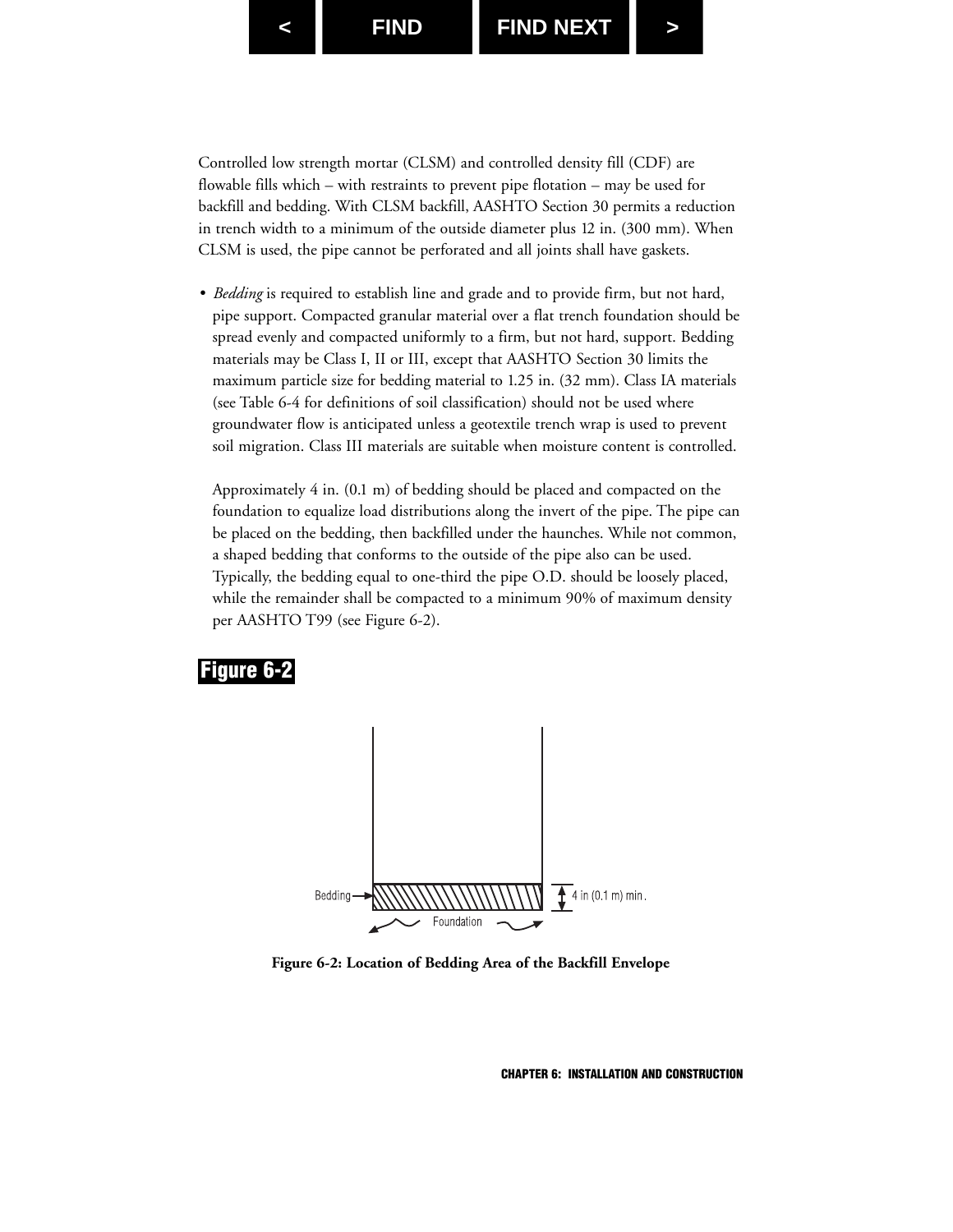



**Figure 6-3: Bedding Angle**

The bedding constant, (K), is a coefficient that accounts for the bedding support provided to the pipe. It is a function of the bedding angle. Very commonly, a value of 0.1 is assumed. Figure 6-3 and Table 6-3 provide additional details on appropriate values for alternative bedding constants.

## **Table 6-3**

| <b>Bedding Angle, degrees</b> | <b>Bedding Constant</b> |
|-------------------------------|-------------------------|
|                               | 0.110                   |
| 30                            | 0.108                   |
| 45                            | 0.105                   |
| 60                            | 0.102                   |
| 90                            | 0.096                   |
| 120                           | 0.090                   |
| 180                           | 0.083                   |

## **Bedding Constant Values**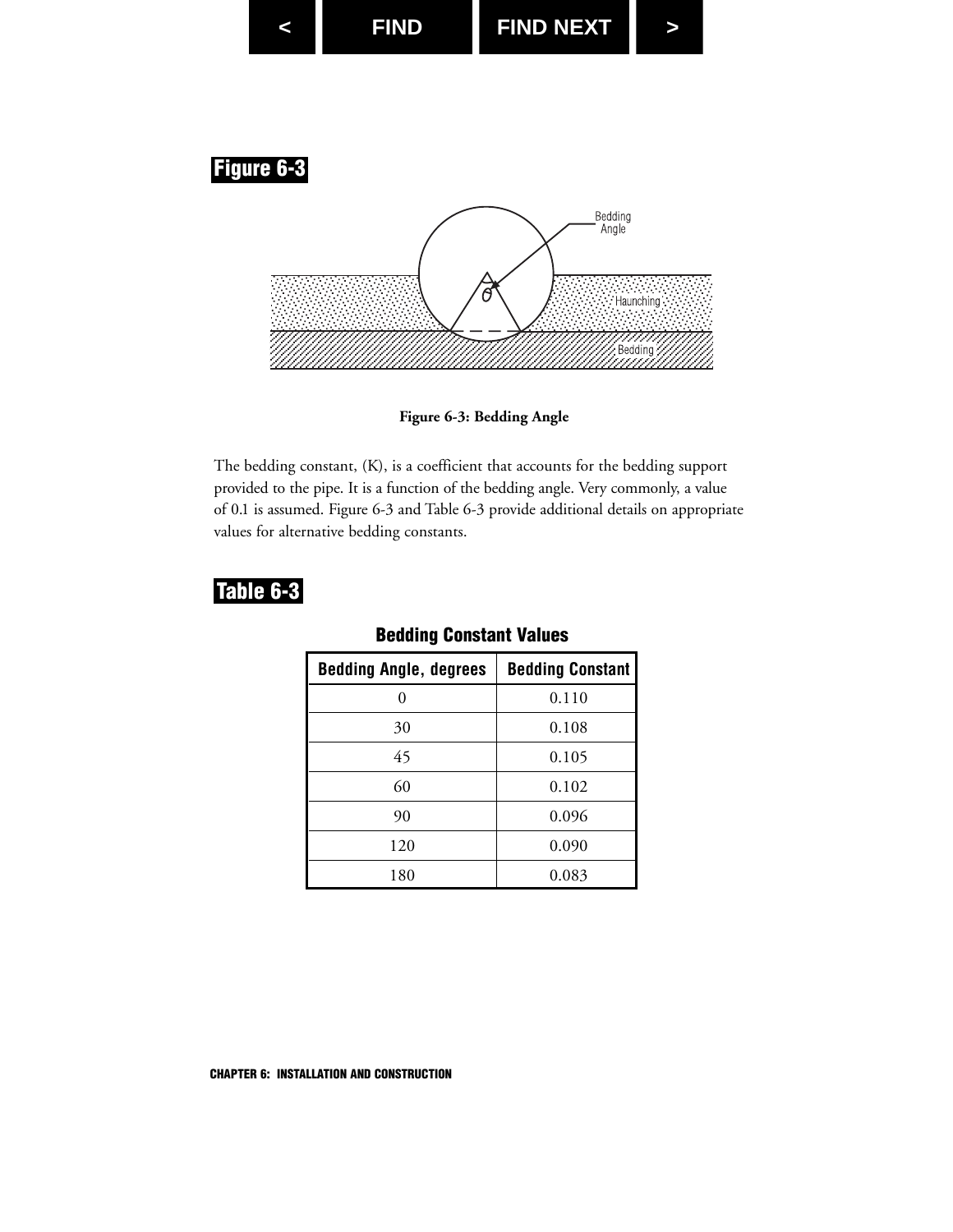The depth of the trench is dictated by the geography of the site and the pipe slope required. However, if an adequate foundation for the pipe is not available at the desired depth, additional excavation will be required. Rock outcroppings, very soft soils such as muck, and other similar materials do not provide proper support. They should be removed and replaced with suitable granular material. A soils engineer should be consulted for conditions of unyielding material or soft soils.

• The *haunching* area of the backfill envelope provides the majority of the resistance against soil and traffic loadings. The backfill material should be installed uniformly in layers, or lifts, on each side of the pipe. Larger, more angular backfill materials can usually be placed in thicker layers than materials with smaller, rounder particles. The backfill should be shoveled under the pipe, taking care to fill voids. If compaction is required, it should be conducted in such a way that the pipe alignment is not disturbed. Backfill construction should continue up to the pipe springline to complete the haunch area.

Haunch materials may be Class I, II or III; they must be compacted to a minimum 90 percent standard Proctor. Voids and haunch areas are to be hand filled when Class IA materials are used.

*• Initial backfill* materials must provide adequate pipe support and protect the pipe from stones or cobbles in the final backfill. Initial backfill extends a minimum of 6 in. (150 mm) above the crown of the pipe. Class I, II, III and low plasticity Class IVA materials may be used. In practice, use of Class IVA fine-grained, inorganic, low to medium plasticity materials (ML and CL) is discouraged since compaction must take place at or near optimum moisture content to achieve the required density and thereby provide proper pipe support. Because these materials may not be suitable under high fills, surface wheel loads, or heavy construction equipment, they are used only under the direction of the responsible engineer. High plasticity clays and silts (Class IVB and all Class V materials) are not recommended for initial backfill. Class III materials are suitable only in dry trench conditions.

Table 6-4 summarizes soil classifications. See ASTM D 2321 for complete details. (Also see AASHTO M 145 for details of that agency's soil classifications.)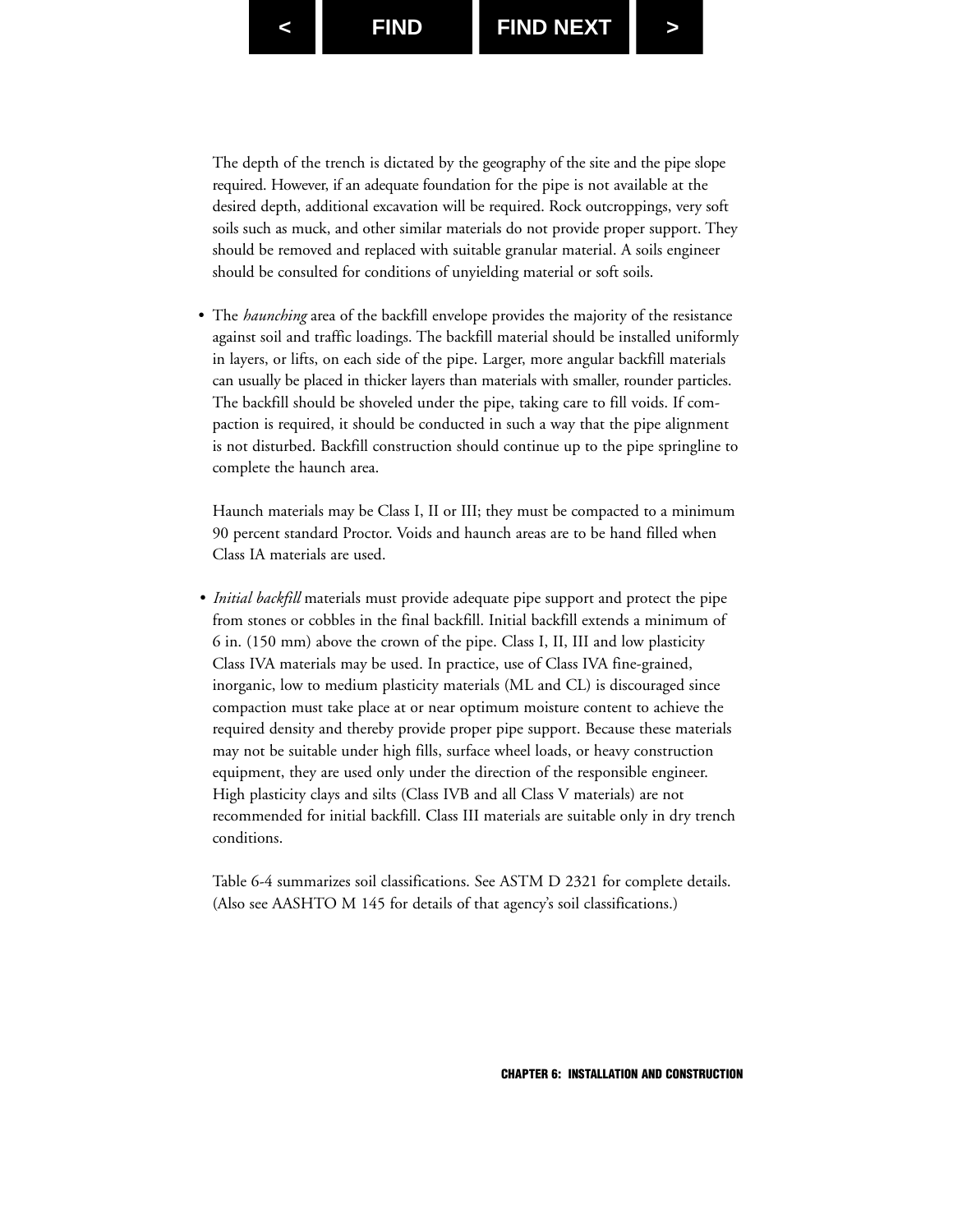**CHAPTER 6: INSTALLATION AND CONSTRUCTION**

|                |                                                                      |                | large voids with<br>little or no fines                                                                                   |                                       |                                                                                                                                                                                          |                           |            |                 |                  |                   |
|----------------|----------------------------------------------------------------------|----------------|--------------------------------------------------------------------------------------------------------------------------|---------------------------------------|------------------------------------------------------------------------------------------------------------------------------------------------------------------------------------------|---------------------------|------------|-----------------|------------------|-------------------|
| $\overline{B}$ | Dense-graded,<br>clean manu-<br>factured,<br>processed<br>aggregates | N/A            | Angular crushed<br>stone or other<br>Class IA material<br>and stone/sand<br>mixtures; little or<br>no fines              |                                       |                                                                                                                                                                                          |                           |            |                 |                  |                   |
| $\mathbb{I}$   | Clean, coarse-<br>grained soils                                      | GW             | Well-graded gravel,<br>gravel/sand mixtures;<br>little or no fines                                                       | 57<br>6<br>67                         | 85%                                                                                                                                                                                      | 12"<br>$(0.30 \text{ m})$ | N/R        | 1000<br>(6,900) | 2000<br>(13,800) | 3000<br>(20, 700) |
|                |                                                                      | GP             | Poorly graded<br>gravel, gravel/sand<br>mixtures; little or<br>no fines                                                  |                                       |                                                                                                                                                                                          |                           |            |                 |                  |                   |
|                |                                                                      | SW             | Well-graded sands,<br>gravelly sands; little<br>or no fines                                                              |                                       |                                                                                                                                                                                          |                           |            |                 |                  |                   |
|                |                                                                      | SP             | Poorly graded sands,<br>gravelly sands; little<br>or no fines                                                            |                                       |                                                                                                                                                                                          |                           |            |                 |                  |                   |
| $\parallel$    | Coarse-grained<br>soils with fines                                   | GM             | Silty gravels,<br>gravel/sand/silt<br>mixtures                                                                           | Gravel and<br>sand with<br><10% fines | 90%                                                                                                                                                                                      | 9"<br>$(0.20 \text{ m})$  | N/R        | N/R             | 1000<br>(6,900)  | 2000<br>(13,800)  |
|                |                                                                      | GC             | Clayey gravels,<br>gravel/sand/clay<br>mixtures                                                                          |                                       |                                                                                                                                                                                          |                           |            |                 |                  |                   |
|                |                                                                      | <b>SM</b>      | Silty sands, sand/<br>silt mixtures                                                                                      |                                       |                                                                                                                                                                                          |                           |            |                 |                  |                   |
|                |                                                                      | SC             | Clayey sands,<br>sand/clay mixtures                                                                                      |                                       |                                                                                                                                                                                          |                           |            |                 |                  |                   |
| IVA**          | Inorganic<br>fine-grained<br>soils                                   | ML             | Inorganic silts and<br>very fine sands,<br>rock flour, silty or<br>clayey fine sands,<br>silts with slight<br>plasticity |                                       |                                                                                                                                                                                          |                           | N/R        | N/R             | N/R              | 1000<br>(6,900)   |
|                |                                                                      | CL             | Inorganic clays of<br>low to medium<br>plasticity; gravelly,<br>sandy or silty clays;<br>lean clays                      |                                       |                                                                                                                                                                                          |                           |            |                 |                  |                   |
| <b>IVB</b>     | Inorganic<br>fine-grained<br>soils                                   | <b>MH</b>      | Inorganic silts,<br>macaceous or<br>diamaceous fine<br>sandy or silty<br>soils, elastic soils                            |                                       |                                                                                                                                                                                          |                           | <b>N/R</b> | N/R             | <b>N/R</b>       | <b>N/R</b>        |
|                |                                                                      | CH             | Inorganic clays of<br>high plasticity,<br>fat clays                                                                      |                                       |                                                                                                                                                                                          |                           |            |                 |                  |                   |
| $\overline{V}$ | Organic or<br>highly organic<br>soils                                | $\overline{0}$ | Organic silts and<br>organic silty clays<br>of low plasticity                                                            |                                       |                                                                                                                                                                                          |                           | <b>N/R</b> | N/R             | N/R              | <b>N/R</b>        |
|                |                                                                      | O <sub>H</sub> | Organic clays of<br>medium to high<br>plasticity, organic<br>silts                                                       |                                       | N/R: Use not recommended by ASTM D 2321 for part of the backfill envelope.<br>*Refer to ASTM D 2321 for more complete soil descriptions.<br>**Use under the direction of a soils expert. |                           |            |                 |                  |                   |
|                |                                                                      | PT             | Peat and other<br>high organic soils                                                                                     |                                       |                                                                                                                                                                                          |                           |            |                 |                  |                   |

## **Backfill Class and Quality**

**Class Description Notation Description Notation Density (%)**<br> **A Open-graded, N/A Angular crushed 5 Dumped** 

factured crushed gravel, aggregates crushed slag;

**Table 6-4**

 **< FIND FIND NEXT >** 

Pipe Embedment Material **E**<sup>'</sup>, psi (kPa) for Degree of Embedment Compaction

**M43 Proctor Placement Dumped < 85% 85% - 95% > 95%**

**ASTM D 2321\* ASTM D 2487 AASHTO Min. Std. Lift Dumped**  $\begin{array}{|l} \hline \text{819m1b1b243} \\ \hline \text{195m1c1b1} \\ \hline \text{197m1d1} \\ \hline \end{array}$  **ASTM D 2487 ASHTO M43 Proctor Placement Dumped**  $\begin{array}{|l} \hline \text{819m1b1} \\ \hline \text$ 

IA | Open-graded, | N/A | Angular crushed | 5 | Dumped | 18" | 1000 | 3000 | 3000 | 3000 clean manu- | | stone or rock, | 56 | | | (0.45 m) | (6,900) | (20,700) | (20,700) | (20,700)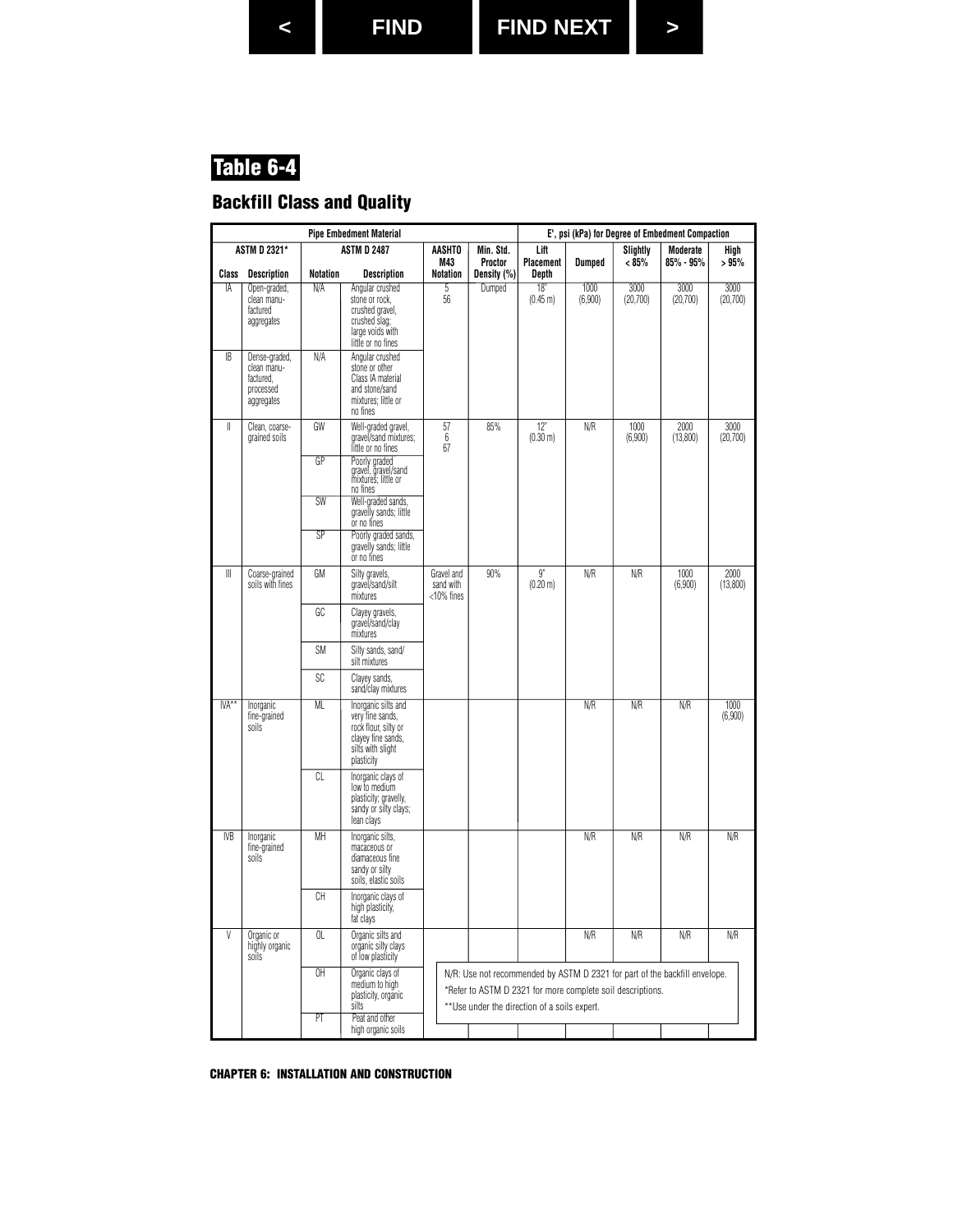## **Compaction Strategies and Equipment**

As has been noted in earlier chapters, the performance of flexible pipe largely depends on the quality of the compacted fill in the embedment zone. The denser the fill, the more likely gravity loads of surcharge and live wheel loads will be attracted away from the pipe by the soil adjacent to the pipe. Furthermore, the denser the fill the lesser the tendency towards pipe ovality. Density is measured in  $\text{kg/m}^3$ , Mg/m<sup>3</sup> or in  $lb/ft^3$ .

A flexible pipe will perform in a stable and predictable manner as a pipe/soil composite structure when properly bedded throughout the embedment zone (Figure 6-1). After first connecting the pipe and checking for grade and alignment, haunching material at the underside of the pipe (5 o'clock and 7 o'clock locations) should be uniformly placed and tamped to the required compacted density before placing the remainder of the embedment materials. Properly compacted soils in these haunch locations can prevent pipe deformations. For all pipe materials, good construction practices require uniform compaction around the pipe to maintain grade and alignment.

All embedment materials should be worked to insure uniform compaction. Handheld mechanical tampers are preferred between the pipe and trench wall. If necessary, vibratory equipment is preferred for the clean coarse-grained crushed stone, gravels and sands of Classes I and II. Consolidation of cohesionless material by watering (jetting or puddling) should only be used under controlled conditions and when approved by the engineer. Jumping jacks and walk-behind vibratory rollers, suitable for most classes of embedment and backfill materials, are generally used to provide the vibratory, kneading and impact force needed for soils of fine materials and high plasticity. For some non-free draining borderline Class II, Class III and Class IVA soils, ASTM D 2321 requires the moisture content be held 3% of optimum; AASHTO Section 30 requires a range of –3% to +2%. During placement and compaction of the embedment side fill, care must be taken to avoid elongation of the vertical diameter of the pipe in excess of the manufacturer's recommendation.

Engineers should establish the minimum embedment density based on an evaluation of specific project conditions. Do not assume that the minimum standard Proctor densities listed here are applicable for all projects. ASTM recommends a minimum of 85% standard Proctor for Class II and better soils, 90% for Class III soils and 95% for Class IVA soils. These recommendations are based on attaining an average modulus of soil reaction (E') of 1000 psi. AASHTO Section 30 recommends a minimum of 90% for all soils that meet their structural backfill requirements. At springline, the engineer or manufacturer may recommend a minimum allowable compaction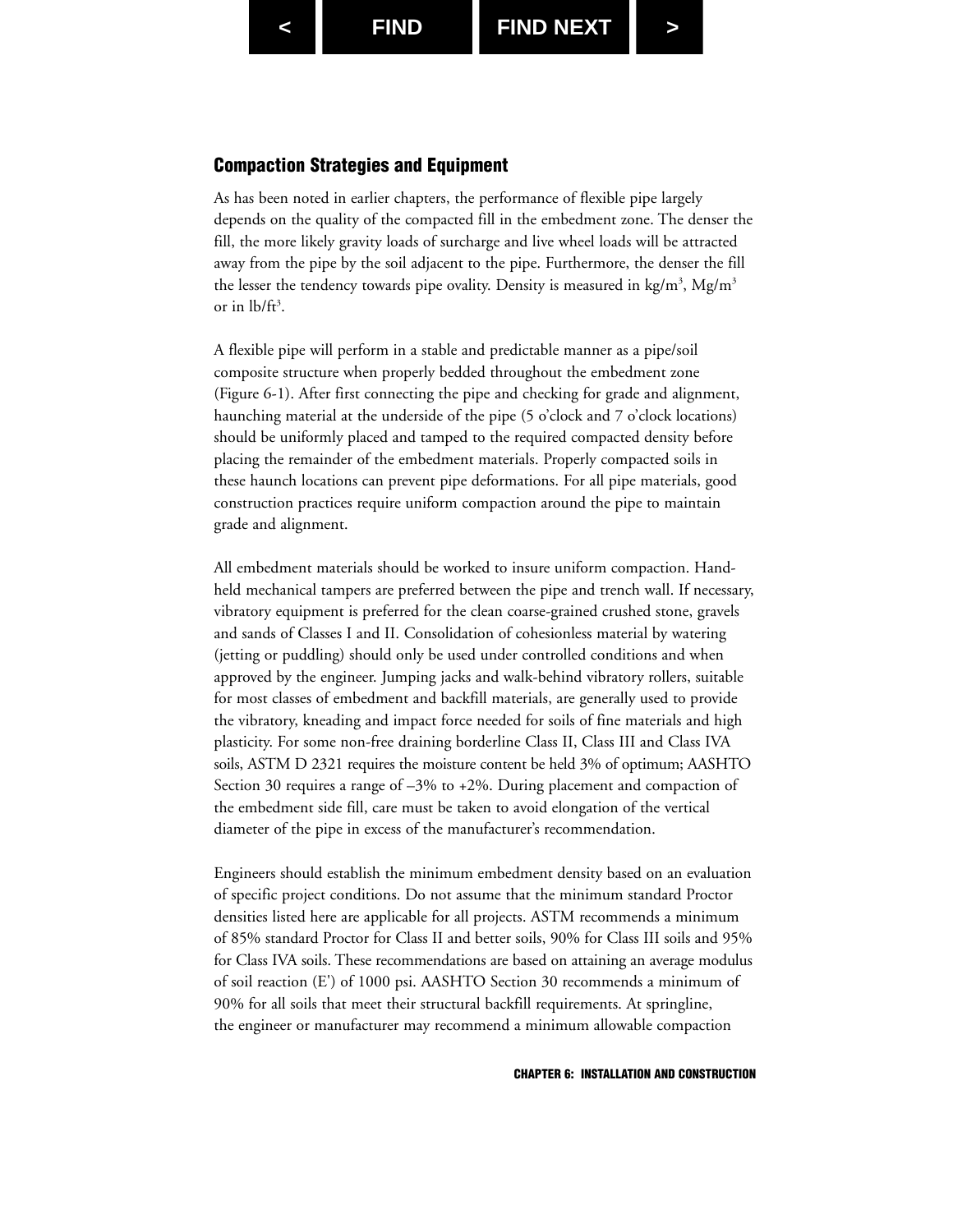of 95% standard Proctor density depending upon the specified acceptable limits of deflection. Compaction of the final backfill must satisfy loading, pavement and other requirements in addition to those of the pipe. Final backfill containing boulders or frozen debris should not be placed within 24 in. (600 mm) of the pipe.

When placing and compacting embedment soils, care should be taken to employ methods that will not disturb or damage the pipe. ASTM D 2321 does not permit compaction by hydrohammer unless first approved by the responsible engineer and unless the pipe/soil structure is protected by a minimum of 48 in. (1200 mm) of compacted backfill. Direct contact between the compaction equipment and the pipe should always be avoided. Sufficient backfill to prevent damage should be placed before using heavy compaction or construction equipment directly above the pipe. ASTM D 2321 requires the initial backfill be no less than 6 in. (150 mm) above the crown of the pipe. Amster Howard comments on this requirement and makes the following recommendations:

- Some specifications and standards for flexible pipe require that the compacted embedment continue up to a point 6 to 12 inches (150 to 300 mm) over the top of the pipe. For any compaction method, except saturation and vibration, this means that compaction equipment will be operating extremely close to the top portion of the pipe. When compacting soil at the sides of the pipe, the pipe is affected by the horizontal component of the impact force hitting the soil, which is much less than the vertical force. However, with the compaction equipment over the pipe, the vertical impact force is directed at the pipe and can cause impact damage that may not be readily apparent. Additionally, the pipe flexes as the impact is transmitted through the soil and does not provide a firm base to compact the soil against. Consequently, it is difficult to get high degrees of compaction (over 85% standard Proctor). When a standard or specification calls for 90 to 95% standard Proctor in this area over the pipe, attaining that degree of compaction is extremely rare for most types of flexible pipe.
- To reduce impact damage when the backfill soil is compacted (as under roads, landing strips, etc.), there should be at least 12 in. (300 mm) of cover over the pipe before using hand-held or walk behind compaction equipment, and at least 3 ft. (1 m) of cover before using ride-on equipment.
- These comments about compacting directly over the top of the pipe do not apply if the saturation and vibration method of compacting cohesionless, free-draining material is used. Similarly, filling up the trench with a material such as flowable fill does not create any of the (above) problems.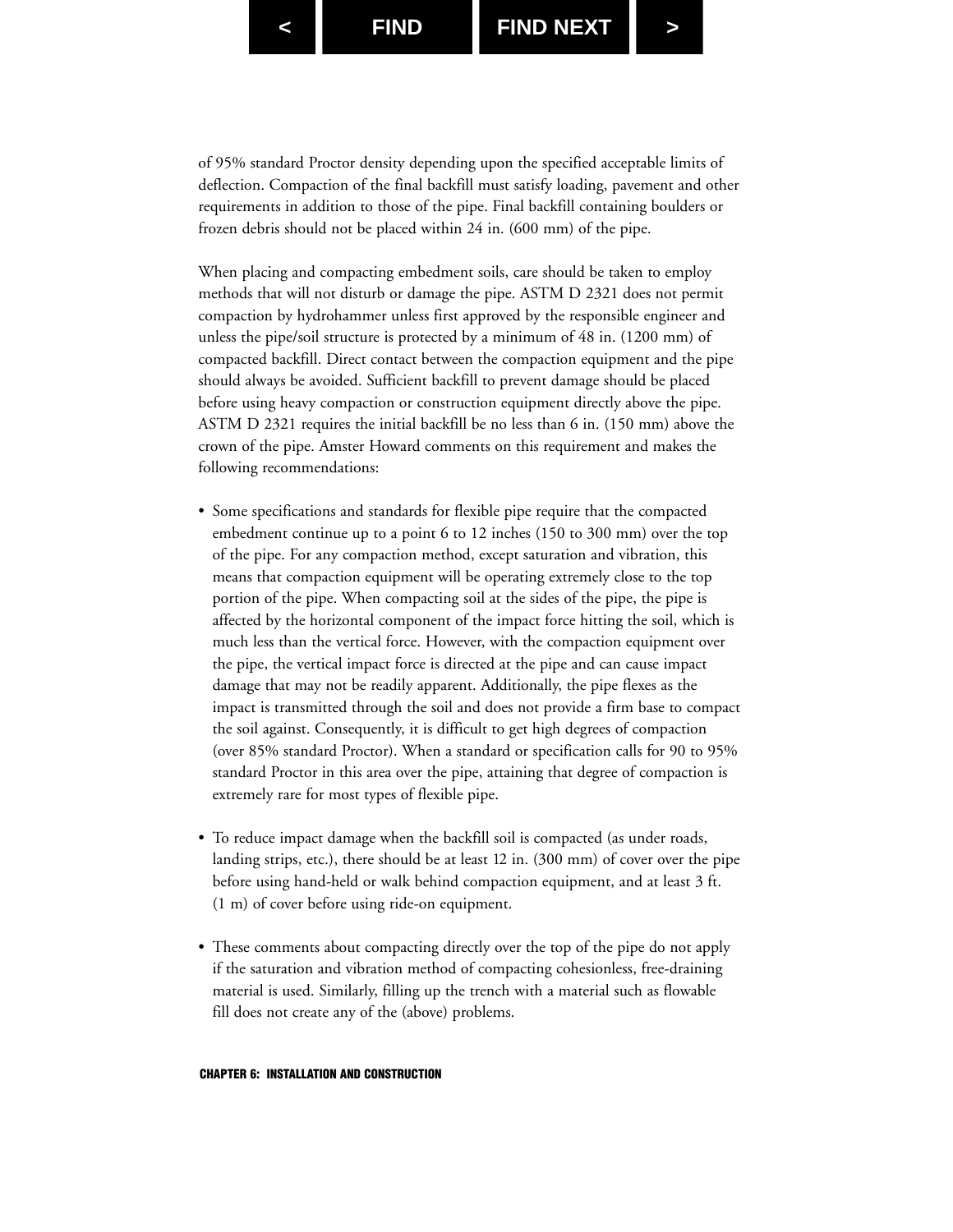Unless protected by sufficient cover, heavy construction equipment and other vehicles may damage the pipe/soil structure. Before allowing such traffic, the responsible engineer should establish a minimum depth of compacted backfill above the pipe. For embedment materials compacted to comply with the ASTM D 2321 densities noted previously, it is recommended to use the greater of one pipe diameter or 24 in. (600 mm) for Class IA and IB materials, and one pipe diameter or 36 in. (900 mm) for Class II, III and IVA materials.

Ground water and drainage flow during and after construction may cause migration of fines when coarse and open-graded material is placed adjacent to a finer material, often the trench wall. A degradation of the pipe/soil composite structure with unacceptable deflections can be the result. In some cases a stone filter or geotextile filter fabric along the fine soil boundary may be used to minimize such migration. For particular applications and related soil parameters, geotextile manufacturers can provide guidance on appropriate products.

## **System Inspection and Field Testing**

Pipe installation, like any other engineered system, can benefit from frequent inspections to ensure that the pipe is installed according to specification. Timely inspections are required during construction to insure compliance. Performance inspections are required after completion of the work.

Attaining the specified degree of compaction is essential for the satisfactory performance of the pipe. Standard ASTM tests define the materials, processes and procedures for determining in-place field density tests by the following methods: sand cone, nuclear, sand replacement, water replacement, rubber balloon, drive cylinder and sleeve.

During construction, an experienced inspector can visually detect departures from proper alignment, grade, permissible deflections and unexpected deformations, as well as faulty joints, taps and other connections. Closed circuit television (CCTV) can be used to inspect small diameter pipes, sanitary sewer pipes and pipes which may present safety hazards. This procedure is very common in the sanitary sewer market. Problems should be remedied as soon as discovered. TV cameras should be capable of scanning the full extent of joints.

The engineer may require additional testing of the pipe's deflection performance. For pipes large enough for entry of personnel, diameter changes may be determined by direct measurement. For smaller diameter pipes, a mandrel may be pulled from manhole to manhole. As long as the deflection does not exceed the mandrel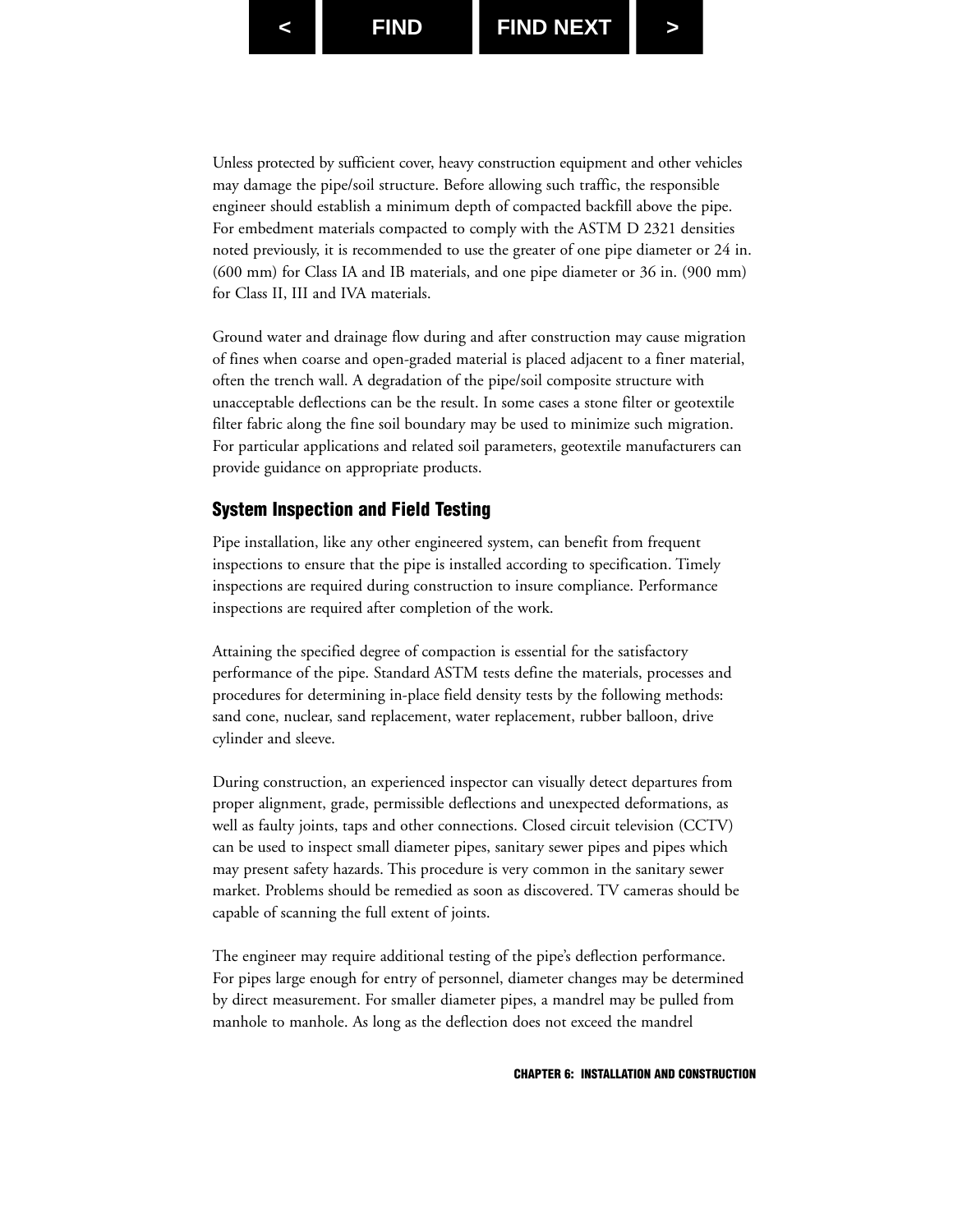dimensions, it will go through the pipe. For this reason, mandrels are sometimes referred to as go/no go devices. Information obtained from mandrel tests can easily be misinterpreted, so a great deal of caution should be used when interpreting the findings. Mandrels may not be able to pass through pipe for a variety of reasons unrelated to deflection, such as blockage caused by debris, protrusion of fittings, joint misalignment, and grade changes. Manholes must be large enough to accept an assembled mandrel. It is extremely cumbersome to use mandrels to test pipe larger than 24 in. (600 mm). Visual inspection or CCTV is preferred for pipes larger than 24 in. (600 mm).

In the event of isolated areas of deflection greater than specification limits, re-rounding of the pipe with special equipment, without any excavation, should be considered. Long lengths of pipe with deflection levels greater than permitted are most likely due to compaction deficiencies. Material around the pipe may have to be excavated and replaced with proper material, properly compacted. A pipe that has not deflected to the point of reverse curvature can be re-rounded and reused.

To assure watertight joints in sanitary sewers and some storm sewers in environmentally sensitive areas, joints may need to be pressure tested after installation. Air or water can be used, although air is the most common because of safety considerations. Test requirements may vary from region to region, but most require the pipe to be pressurized to at least 3.5 psi (24.1 kPa) and held for a period of time based on the length and diameter of pipe. A small drop in pressure is usually permitted. See ASTM F 1417 and CAN/CSA B182.11 for more detailed information.

## **Summary of Pipeline Installation Considerations**

The successful performance of buried pipelines of all materials is dependent on the interest, care and attention to detail on the part of the contractor. Installation contractors should have a basic understanding of the pipe/soil composites structure. This will enable the contractor to anticipate problems that may arise from poor construction practice not otherwise recognized as such. The following are the key areas of consideration:

• Proper excavation and preparation of the trench will inhibit unanticipated longitudinal and cross-sectional strains and stresses in the pipe. The buried pipe is sensitive to uniformity of the type and density of material of the trench bottom and sidewalls. Unexpected pockets or reaches of rocks, boulders or low-density soils encountered in the excavation should be reported. To avoid differential settlements being resisted by the pipe, shorter sections of pipe should bridge the transitions where different foundation soils meet.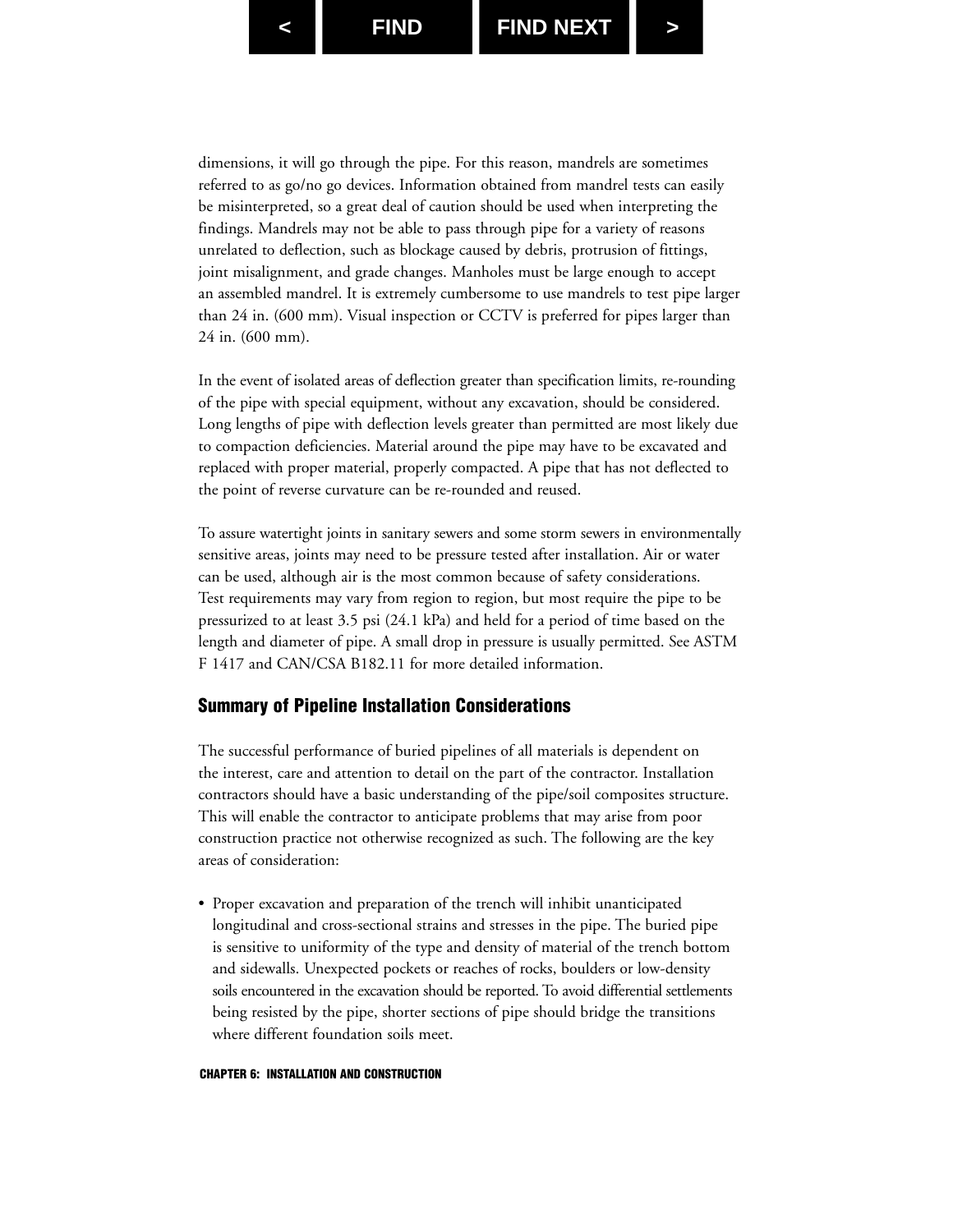- Standing or flowing water in the trench will soften the toe of the sidewall and increase the likelihood of unstable sidewalls and slopes. Ground water control should ensure a dry trench until the trench backfill is sufficient to prevent flotation of the pipe. Maintaining ground water control until backfilling is complete is preferred. To maintain the integrity of the in-situ soil in the vicinity of the trench, pumped water should be reasonably free of fines. Surface waters should be diverted away from the trench.
- Water flowing along the exterior of the pipe should be expected to erode compacted trench backfill and/or trench sidewall support for the pipe. In the case of free-draining granular trench backfill located in groundwater of any form, intermittent impervious trench dams (or plugs) of compacted cohesionless materials should be included to still the flowing water.
- Uniform compaction of embedment materials along the length of the pipe will distribute the reaction at the underside of the pipe and inhibit excessively large deflections of the pipe's cross-section. To assure proper final compacted soil densities, trench braces, shields and boxes must be removed prior to the completion of the compaction.
- Uniform support for the pipe is essential. Intermittent supports should not be used to establish the grade line. Clearance should be provided at protruding joints (bell and spigot, wrap-around joint couplings) of the pipe to prevent the likelihood of heavy and excessive "point" loads to these joints.
- Inspection helps insure that the pipe is installed according to project requirements. The installation integrity can usually be verified with a visual inspection, or CCTV in inaccessible situations. Deflection tests using mandrels are an alternative.
- Watertight, nonpressure systems may require pressure testing according to recognized procedures after installation to verify performance.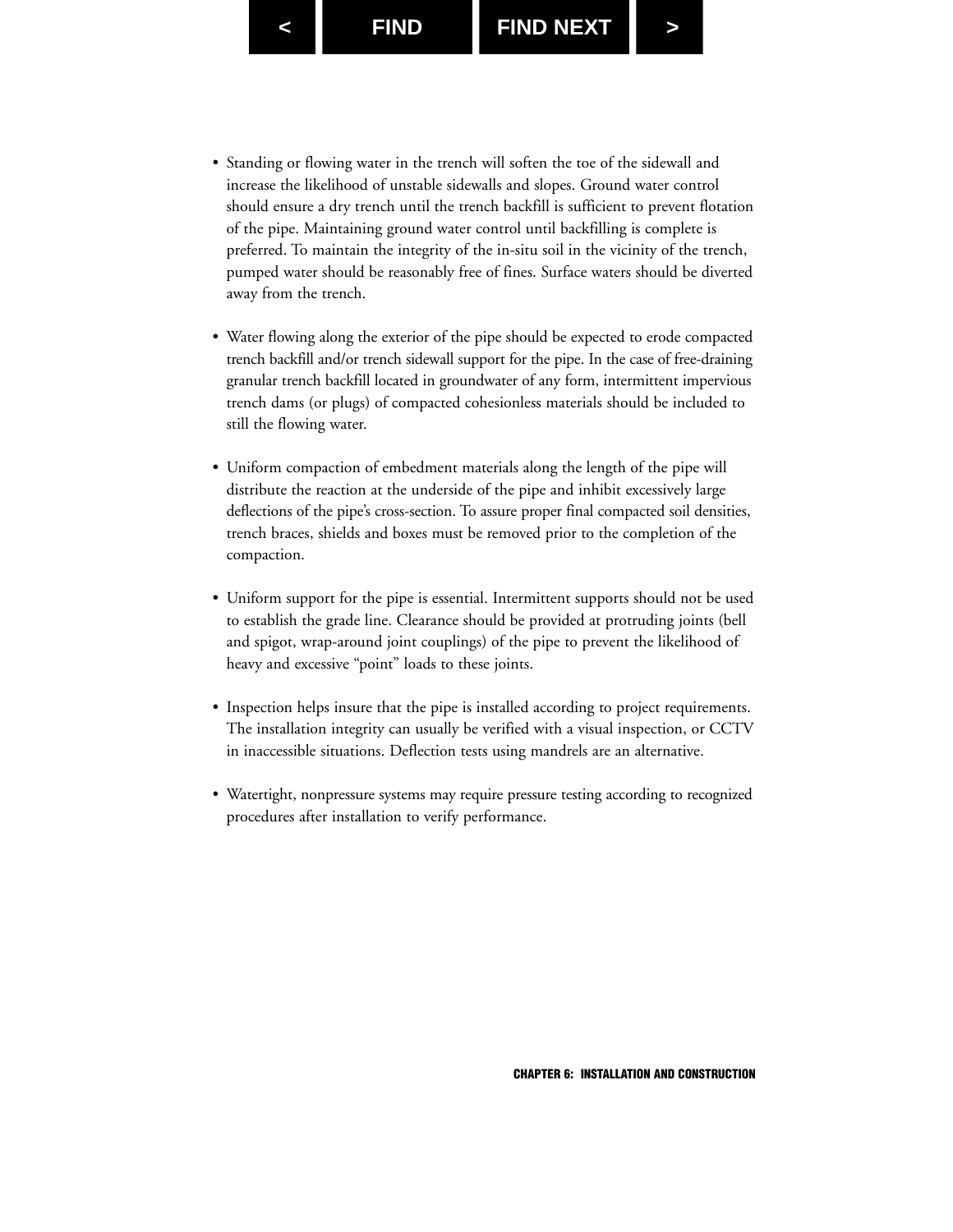AASHTO Section 30 – Thermoplastic Pipe.

AASHTO M 145 – Classification of Soils and Soil-Aggregate Mixtures for Highway Construction Purposes.

ASTM D 1556 – Density of Soil In Place by the Sand Cone Method.

ASTM D 2167 – Density of Soil In Place by the Rubber Balloon Method.

ASTM D 2321 – Standard Practice for Underground Installation of Thermoplastic Pipe for Sewers and Other Gravity-Flow Applications.

ASTM D 2922 – Density of Soil and Soil-Aggregate In Place by Nuclear Methods (Shallow Depth).

ASTM D 2937 – Density of Soil In Place by the Drive-Cylinder Method.

ASTM D 4564 – Density of Soil In Place by the Sleeve Method.

ASTM D 4914 – Density of Soil and Rock In Place by the Sand Replacement Method in a Test Pit.

ASTM D 5030 – Density of Soil and Rock In Place by the Water Replacement Method in a Test Pit.

ASTM F 1417 – Standard Test Method for Installation Acceptance of Plastic Gravity Sewer Lines Using Low-Pressure Air.

CAN/CSA B182.11 – Recommended Practice for the Installation of Thermoplastic Drain, Storm and Sewer Pipe and Fittings.

Howard, Amster, *Pipeline Installation,* Relativity Publishing, Lakewood, Colorado, 1996.